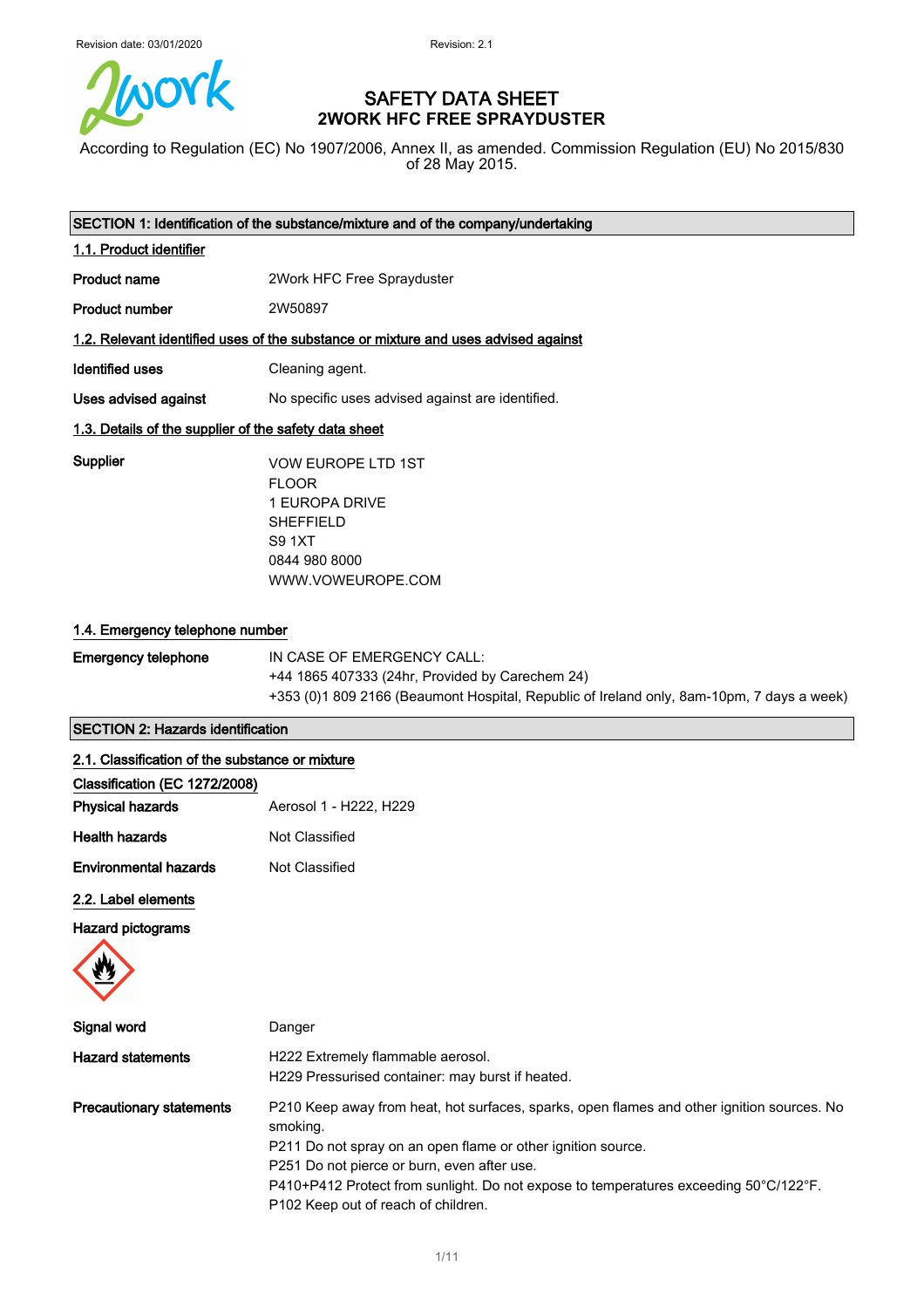## 2.3. Other hazards

This product does not contain any substances classified as PBT or vPvB.

| <b>SECTION 3: Composition/information on ingredients</b> |                                                                                                                                                                                                                                                                                                                                                                                                                                                                                                                                                                                                                                                                                                                    |
|----------------------------------------------------------|--------------------------------------------------------------------------------------------------------------------------------------------------------------------------------------------------------------------------------------------------------------------------------------------------------------------------------------------------------------------------------------------------------------------------------------------------------------------------------------------------------------------------------------------------------------------------------------------------------------------------------------------------------------------------------------------------------------------|
| 3.2. Mixtures                                            |                                                                                                                                                                                                                                                                                                                                                                                                                                                                                                                                                                                                                                                                                                                    |
| Petroleum gases, liquefied                               | 60-100%                                                                                                                                                                                                                                                                                                                                                                                                                                                                                                                                                                                                                                                                                                            |
| CAS number: 68476-85-7                                   | EC number: 270-704-2                                                                                                                                                                                                                                                                                                                                                                                                                                                                                                                                                                                                                                                                                               |
|                                                          |                                                                                                                                                                                                                                                                                                                                                                                                                                                                                                                                                                                                                                                                                                                    |
| Classification<br>Flam. Gas 1 - H220                     |                                                                                                                                                                                                                                                                                                                                                                                                                                                                                                                                                                                                                                                                                                                    |
|                                                          | The full text for all hazard statements is displayed in Section 16.                                                                                                                                                                                                                                                                                                                                                                                                                                                                                                                                                                                                                                                |
| <b>SECTION 4: First aid measures</b>                     |                                                                                                                                                                                                                                                                                                                                                                                                                                                                                                                                                                                                                                                                                                                    |
| 4.1. Description of first aid measures                   |                                                                                                                                                                                                                                                                                                                                                                                                                                                                                                                                                                                                                                                                                                                    |
| <b>General information</b>                               | Get medical attention immediately. Show this Safety Data Sheet to the medical personnel.                                                                                                                                                                                                                                                                                                                                                                                                                                                                                                                                                                                                                           |
| Inhalation                                               | Remove affected person from source of contamination. Move affected person to fresh air and<br>keep warm and at rest in a position comfortable for breathing. Maintain an open airway.<br>Loosen tight clothing such as collar, tie or belt. When breathing is difficult, properly trained<br>personnel may assist affected person by administering oxygen. Place unconscious person on<br>their side in the recovery position and ensure breathing can take place.                                                                                                                                                                                                                                                 |
| Ingestion                                                | Rinse mouth thoroughly with water. Remove any dentures. Give a few small glasses of water<br>or milk to drink. Stop if the affected person feels sick as vomiting may be dangerous. Do not<br>induce vomiting unless under the direction of medical personnel. If vomiting occurs, the head<br>should be kept low so that vomit does not enter the lungs. Never give anything by mouth to an<br>unconscious person. Move affected person to fresh air and keep warm and at rest in a<br>position comfortable for breathing. Place unconscious person on their side in the recovery<br>position and ensure breathing can take place. Maintain an open airway. Loosen tight clothing<br>such as collar, tie or belt. |
| <b>Skin contact</b>                                      | Rinse with water.                                                                                                                                                                                                                                                                                                                                                                                                                                                                                                                                                                                                                                                                                                  |
| Eye contact                                              | Rinse immediately with plenty of water. Remove any contact lenses and open eyelids wide<br>apart. Continue to rinse for at least 10 minutes.                                                                                                                                                                                                                                                                                                                                                                                                                                                                                                                                                                       |
| Protection of first aiders                               | First aid personnel should wear appropriate protective equipment during any rescue.                                                                                                                                                                                                                                                                                                                                                                                                                                                                                                                                                                                                                                |
|                                                          | 4.2. Most important symptoms and effects, both acute and delayed                                                                                                                                                                                                                                                                                                                                                                                                                                                                                                                                                                                                                                                   |
| <b>General information</b>                               | See Section 11 for additional information on health hazards. The severity of the symptoms<br>described will vary dependent on the concentration and the length of exposure.                                                                                                                                                                                                                                                                                                                                                                                                                                                                                                                                        |
| Inhalation                                               | Spray/mists may cause respiratory tract irritation.                                                                                                                                                                                                                                                                                                                                                                                                                                                                                                                                                                                                                                                                |
| Ingestion                                                | Due to the physical nature of this product, it is unlikely that ingestion will occur.                                                                                                                                                                                                                                                                                                                                                                                                                                                                                                                                                                                                                              |
| Skin contact                                             | Repeated exposure may cause skin dryness or cracking.                                                                                                                                                                                                                                                                                                                                                                                                                                                                                                                                                                                                                                                              |
| Eye contact                                              | May be slightly irritating to eyes. May cause discomfort.                                                                                                                                                                                                                                                                                                                                                                                                                                                                                                                                                                                                                                                          |
|                                                          | 4.3. Indication of any immediate medical attention and special treatment needed                                                                                                                                                                                                                                                                                                                                                                                                                                                                                                                                                                                                                                    |
| Notes for the doctor                                     | Treat symptomatically.                                                                                                                                                                                                                                                                                                                                                                                                                                                                                                                                                                                                                                                                                             |
| <b>SECTION 5: Firefighting measures</b>                  |                                                                                                                                                                                                                                                                                                                                                                                                                                                                                                                                                                                                                                                                                                                    |

## 5.1. Extinguishing media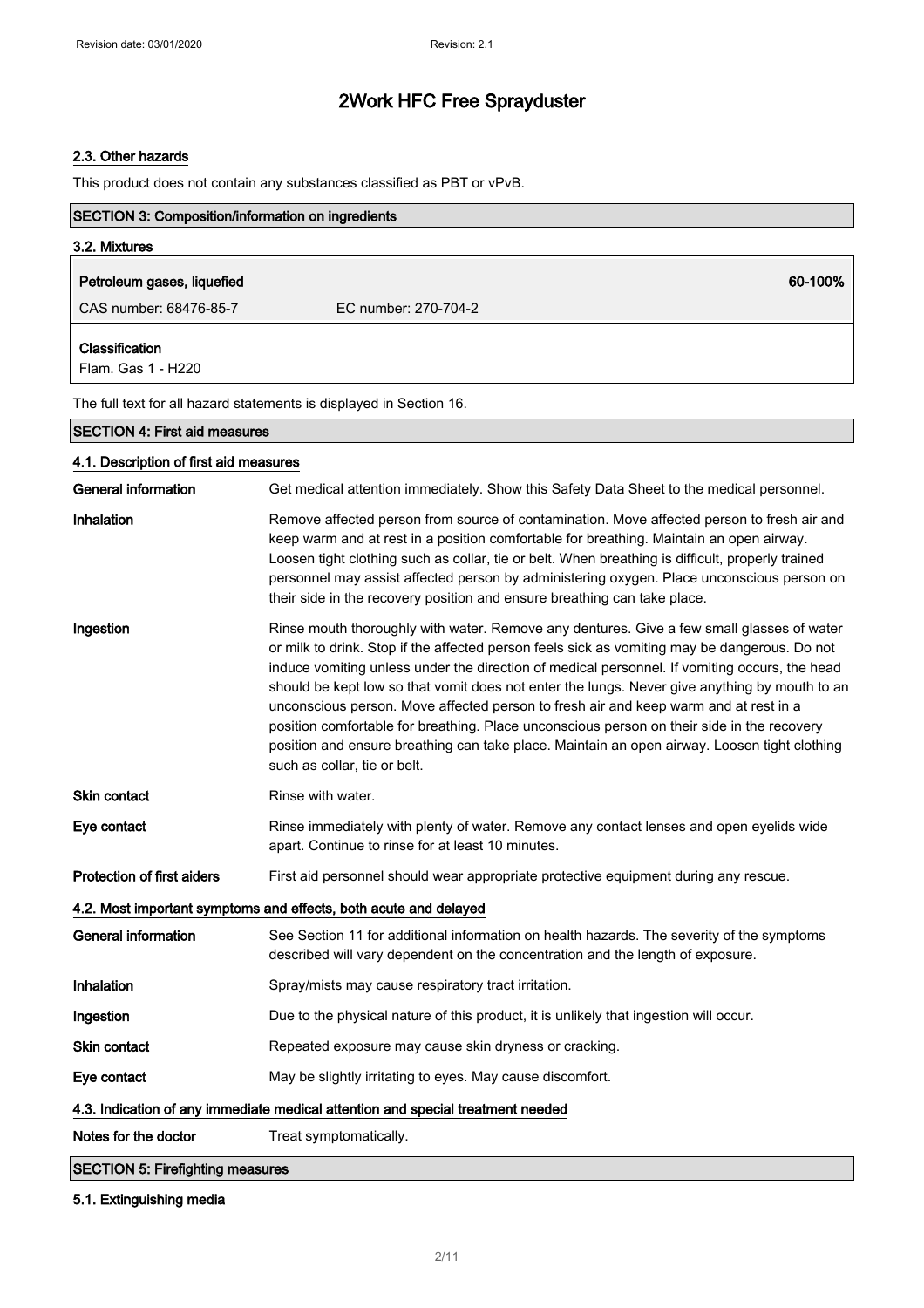| Suitable extinguishing media                               | The product is flammable. Extinguish with alcohol-resistant foam, carbon dioxide, dry powder<br>or water fog. Use fire-extinguishing media suitable for the surrounding fire.                                                                                                                                                                                                                                                                                                                                                            |
|------------------------------------------------------------|------------------------------------------------------------------------------------------------------------------------------------------------------------------------------------------------------------------------------------------------------------------------------------------------------------------------------------------------------------------------------------------------------------------------------------------------------------------------------------------------------------------------------------------|
| Unsuitable extinguishing<br>media                          | Do not use water jet as an extinguisher, as this will spread the fire.                                                                                                                                                                                                                                                                                                                                                                                                                                                                   |
| 5.2. Special hazards arising from the substance or mixture |                                                                                                                                                                                                                                                                                                                                                                                                                                                                                                                                          |
| Specific hazards                                           | Containers can burst violently or explode when heated, due to excessive pressure build-up.<br>Bursting aerosol containers may be propelled from a fire at high speed. If aerosol cans are<br>ruptured, care should be taken due to the rapid escape of the pressurised contents and<br>propellant. Vapours may form explosive mixtures with air.                                                                                                                                                                                         |
| <b>Hazardous combustion</b><br>products                    | Thermal decomposition or combustion products may include the following substances:<br>Harmful gases or vapours.                                                                                                                                                                                                                                                                                                                                                                                                                          |
| 5.3. Advice for firefighters                               |                                                                                                                                                                                                                                                                                                                                                                                                                                                                                                                                          |
| Protective actions during<br>firefighting                  | Avoid breathing fire gases or vapours. Evacuate area. Cool containers exposed to heat with<br>water spray and remove them from the fire area if it can be done without risk. Cool containers<br>exposed to flames with water until well after the fire is out. If a leak or spill has not ignited, use<br>water spray to disperse vapours and protect men stopping the leak. Control run-off water by<br>containing and keeping it out of sewers and watercourses. If risk of water pollution occurs,<br>notify appropriate authorities. |
| Special protective equipment<br>for firefighters           | Wear positive-pressure self-contained breathing apparatus (SCBA) and appropriate protective<br>clothing. Firefighter's clothing conforming to European standard EN469 (including helmets,<br>protective boots and gloves) will provide a basic level of protection for chemical incidents.                                                                                                                                                                                                                                               |

#### SECTION 6: Accidental release measures

#### 6.1. Personal precautions, protective equipment and emergency procedures

**Personal precautions** No action shall be taken without appropriate training or involving any personal risk. Keep unnecessary and unprotected personnel away from the spillage. Wear protective clothing as described in Section 8 of this safety data sheet. Follow precautions for safe handling described in this safety data sheet. Wash thoroughly after dealing with a spillage. Ensure procedures and training for emergency decontamination and disposal are in place. Do not touch or walk into spilled material. Evacuate area. Risk of explosion. Provide adequate ventilation. No smoking, sparks, flames or other sources of ignition near spillage. Promptly remove any clothing that becomes contaminated.

#### 6.2. Environmental precautions

**Environmental precautions** Avoid discharge into drains or watercourses or onto the ground.

#### 6.3. Methods and material for containment and cleaning up

Methods for cleaning up Wear protective clothing as described in Section 8 of this safety data sheet. Clear up spills immediately and dispose of waste safely. Eliminate all ignition sources if safe to do so. No smoking, sparks, flames or other sources of ignition near spillage. Under normal conditions of handling and storage, spillages from aerosol containers are unlikely. If aerosol cans are ruptured, care should be taken due to the rapid escape of the pressurised contents and propellant. Small Spillages: Wipe up with an absorbent cloth and dispose of waste safely. Large Spillages: If the product is soluble in water, dilute the spillage with water and mop it up. Alternatively, or if it is not water-soluble, absorb the spillage with an inert, dry material and place it in a suitable waste disposal container. Flush contaminated area with plenty of water. Wash thoroughly after dealing with a spillage. For waste disposal, see Section 13.

#### 6.4. Reference to other sections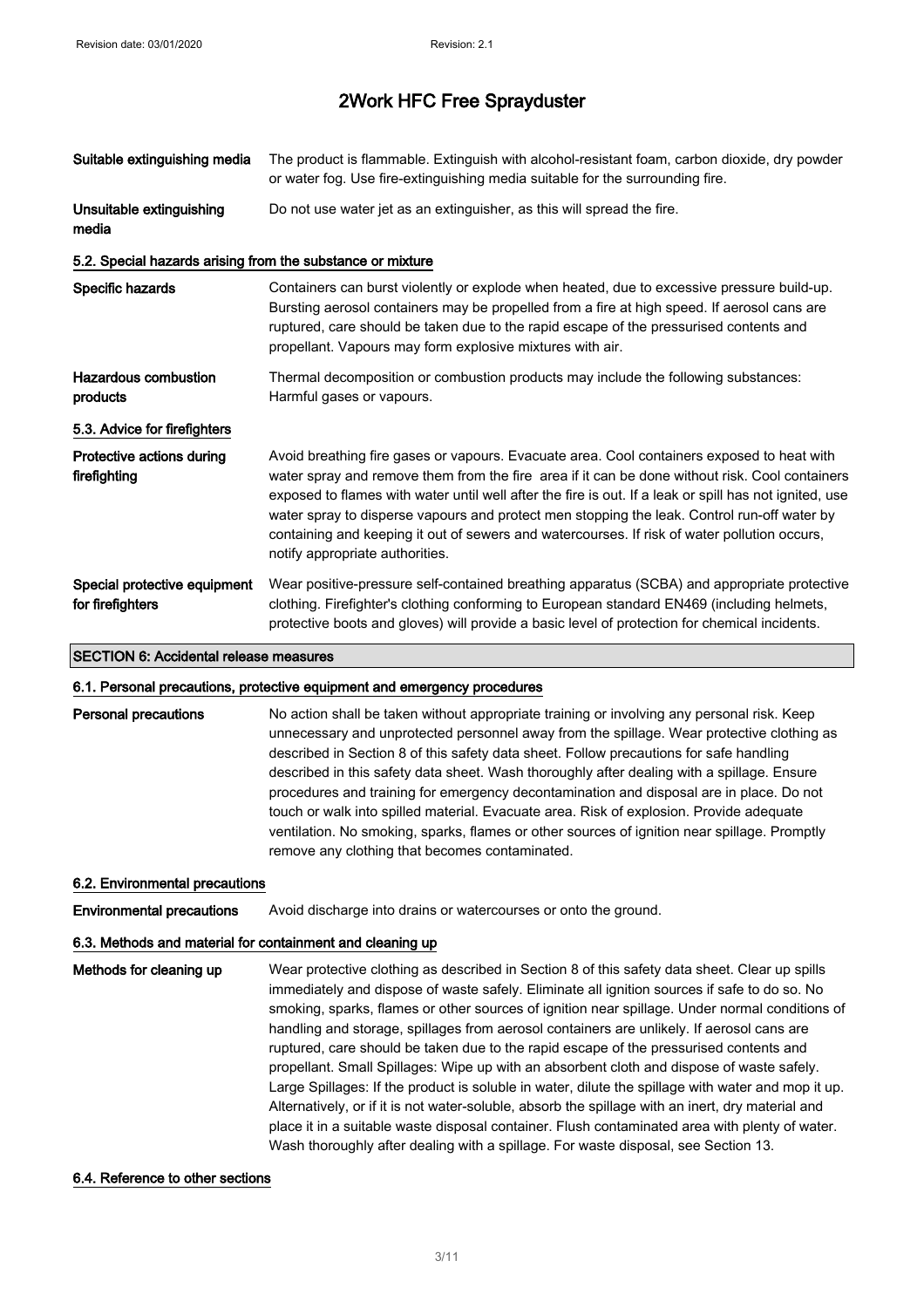Reference to other sections For personal protection, see Section 8. See Section 11 for additional information on health hazards. See Section 12 for additional information on ecological hazards. For waste disposal, see Section 13.

## SECTION 7: Handling and storage

| 7.1. Precautions for safe handling        |                                                                                                                                                                                                                                                                                                                                                                                                                                                                                                                                                                                                                                                                                                                                                                                                                                                                    |
|-------------------------------------------|--------------------------------------------------------------------------------------------------------------------------------------------------------------------------------------------------------------------------------------------------------------------------------------------------------------------------------------------------------------------------------------------------------------------------------------------------------------------------------------------------------------------------------------------------------------------------------------------------------------------------------------------------------------------------------------------------------------------------------------------------------------------------------------------------------------------------------------------------------------------|
| <b>Usage precautions</b>                  | Keep out of the reach of children. Read and follow manufacturer's recommendations. Wear<br>protective clothing as described in Section 8 of this safety data sheet. Keep away from food,<br>drink and animal feeding stuffs. Avoid exposing aerosol containers to high temperatures or<br>direct sunlight. The product is flammable. Keep away from heat, hot surfaces, sparks, open<br>flames and other ignition sources. No smoking. Do not handle until all safety precautions have<br>been read and understood. Do not handle broken packages without protective equipment. Do<br>not spray on an open flame or other ignition source. Do not pierce or burn, even after use.<br>Spray will evaporate and cool rapidly and may cause frostbite or cold burns if in contact with<br>skin. Avoid contact with eyes. Avoid inhalation of vapours and spray/mists. |
| Advice on general<br>occupational hygiene | Wash promptly if skin becomes contaminated. Take off contaminated clothing. Wash<br>contaminated clothing before reuse. Do not eat, drink or smoke when using this product.<br>Wash at the end of each work shift and before eating, smoking and using the toilet. Change<br>work clothing daily before leaving workplace.                                                                                                                                                                                                                                                                                                                                                                                                                                                                                                                                         |
|                                           | 7.2. Conditions for safe storage, including any incompatibilities                                                                                                                                                                                                                                                                                                                                                                                                                                                                                                                                                                                                                                                                                                                                                                                                  |
| <b>Storage precautions</b>                | Store away from incompatible materials (see Section 10). Keep away from oxidising materials,<br>heat and flames. Keep only in the original container. Keep container tightly closed, in a cool,<br>well ventilated place. Keep containers upright. Protect containers from damage. Protect from<br>sunlight. Do not store near heat sources or expose to high temperatures. Do not expose to<br>temperatures exceeding 50°C/122°F. Bund storage facilities to prevent soil and water<br>pollution in the event of spillage. The storage area floor should be leak-tight, jointless and not<br>absorbent.                                                                                                                                                                                                                                                           |
| Storage class                             | Chemical storage.                                                                                                                                                                                                                                                                                                                                                                                                                                                                                                                                                                                                                                                                                                                                                                                                                                                  |

7.3. Specific end use(s)

Specific end use(s) The identified uses for this product are detailed in Section 1.2.

## SECTION 8: Exposure controls/Personal protection

8.1. Control parameters

Occupational exposure limits

Petroleum gases, liquefied

Long-term exposure limit (8-hour TWA): WEL 1000 ppm 1750 mg/m<sup>3</sup> Short-term exposure limit (15-minute): WEL 1250 ppm 2180 mg/m<sup>3</sup> WEL = Workplace Exposure Limit

8.2. Exposure controls

#### Protective equipment

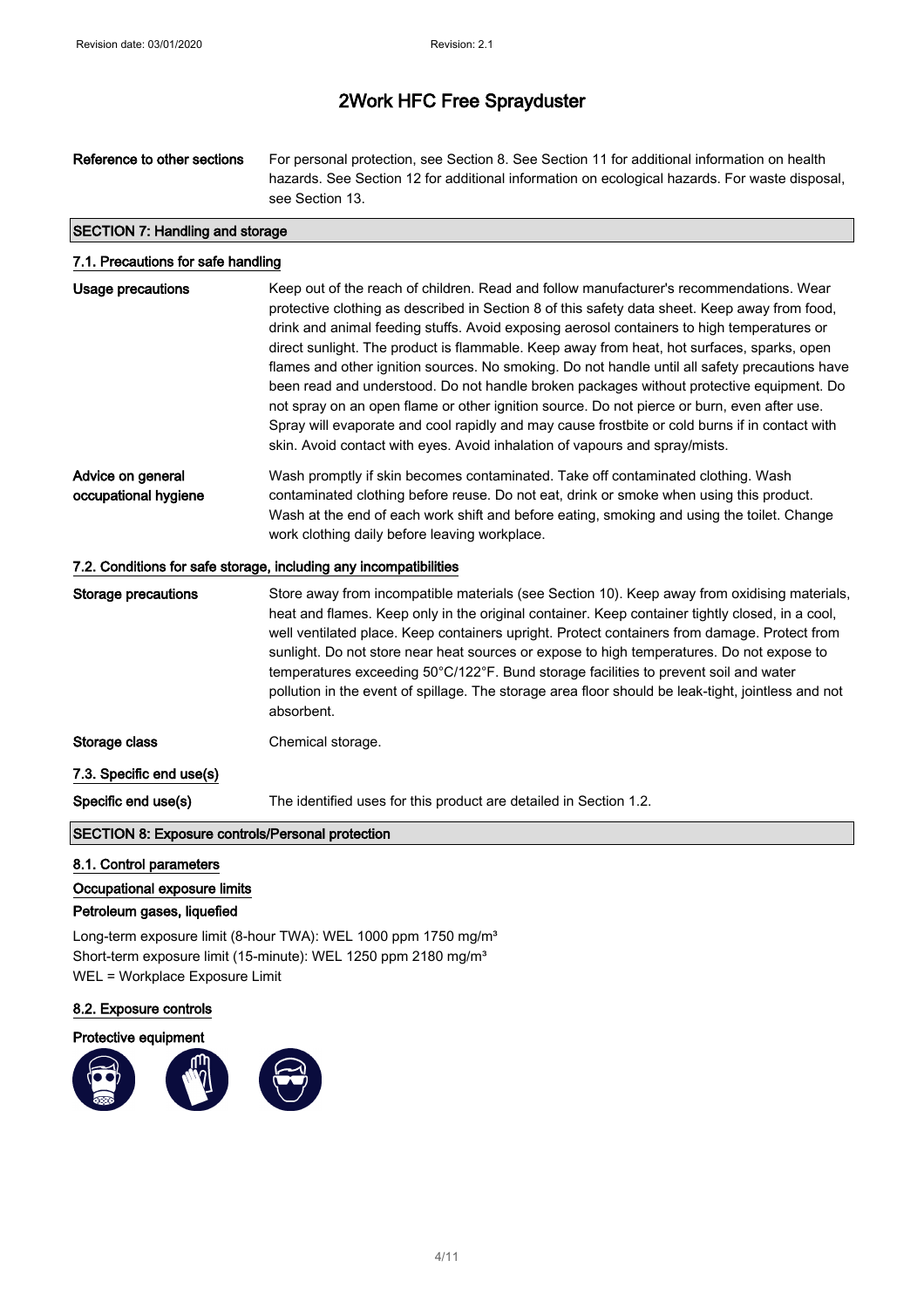| Appropriate engineering<br>controls       | Provide adequate ventilation. Personal, workplace environment or biological monitoring may<br>be required to determine the effectiveness of the ventilation or other control measures and/or<br>the necessity to use respiratory protective equipment. Use process enclosures, local exhaust<br>ventilation or other engineering controls as the primary means to minimise worker exposure.<br>Personal protective equipment should only be used if worker exposure cannot be controlled<br>adequately by the engineering control measures. Ensure control measures are regularly<br>inspected and maintained. Ensure operatives are trained to minimise exposure.     |
|-------------------------------------------|------------------------------------------------------------------------------------------------------------------------------------------------------------------------------------------------------------------------------------------------------------------------------------------------------------------------------------------------------------------------------------------------------------------------------------------------------------------------------------------------------------------------------------------------------------------------------------------------------------------------------------------------------------------------|
| Eye/face protection                       | Eyewear complying with an approved standard should be worn if a risk assessment indicates<br>eye contact is possible. Personal protective equipment for eye and face protection should<br>comply with European Standard EN166. Unless the assessment indicates a higher degree of<br>protection is required, the following protection should be worn: Tight-fitting safety glasses.                                                                                                                                                                                                                                                                                    |
| Hand protection                           | Chemical-resistant, impervious gloves complying with an approved standard should be worn if<br>a risk assessment indicates skin contact is possible. The most suitable glove should be<br>chosen in consultation with the glove supplier/manufacturer, who can provide information<br>about the breakthrough time of the glove material. To protect hands from chemicals, gloves<br>should comply with European Standard EN374. Considering the data specified by the glove<br>manufacturer, check during use that the gloves are retaining their protective properties and<br>change them as soon as any deterioration is detected. Frequent changes are recommended. |
| Other skin and body<br>protection         | Appropriate footwear and additional protective clothing complying with an approved standard<br>should be worn if a risk assessment indicates skin contamination is possible.                                                                                                                                                                                                                                                                                                                                                                                                                                                                                           |
| Hygiene measures                          | Provide eyewash station and safety shower. Contaminated work clothing should not be<br>allowed out of the workplace. Wash contaminated clothing before reuse. Clean equipment<br>and the work area every day. Good personal hygiene procedures should be implemented.<br>Wash at the end of each work shift and before eating, smoking and using the toilet. When<br>using do not eat, drink or smoke. Preventive industrial medical examinations should be carried<br>out. Warn cleaning personnel of any hazardous properties of the product.                                                                                                                        |
| <b>Respiratory protection</b>             | Respiratory protection complying with an approved standard should be worn if a risk<br>assessment indicates inhalation of contaminants is possible. Ensure all respiratory protective<br>equipment is suitable for its intended use and is 'CE'-marked. Check that the respirator fits<br>tightly and the filter is changed regularly. Gas and combination filter cartridges should comply<br>with European Standard EN14387. Full face mask respirators with replaceable filter cartridges<br>should comply with European Standard EN136. Half mask and quarter mask respirators with<br>replaceable filter cartridges should comply with European Standard EN140.    |
| <b>Environmental exposure</b><br>controls | Keep container tightly sealed when not in use.                                                                                                                                                                                                                                                                                                                                                                                                                                                                                                                                                                                                                         |

## SECTION 9: Physical and chemical properties

## 9.1. Information on basic physical and chemical properties

| Appearance                      | Aerosol.          |
|---------------------------------|-------------------|
| Colour                          | Colourless.       |
| Odour                           | Characteristic.   |
| Odour threshold                 | Not available.    |
| рH                              | Not available.    |
| Melting point                   | Not available.    |
| Initial boiling point and range | Not available.    |
| Flash point                     | -40°C Closed cup. |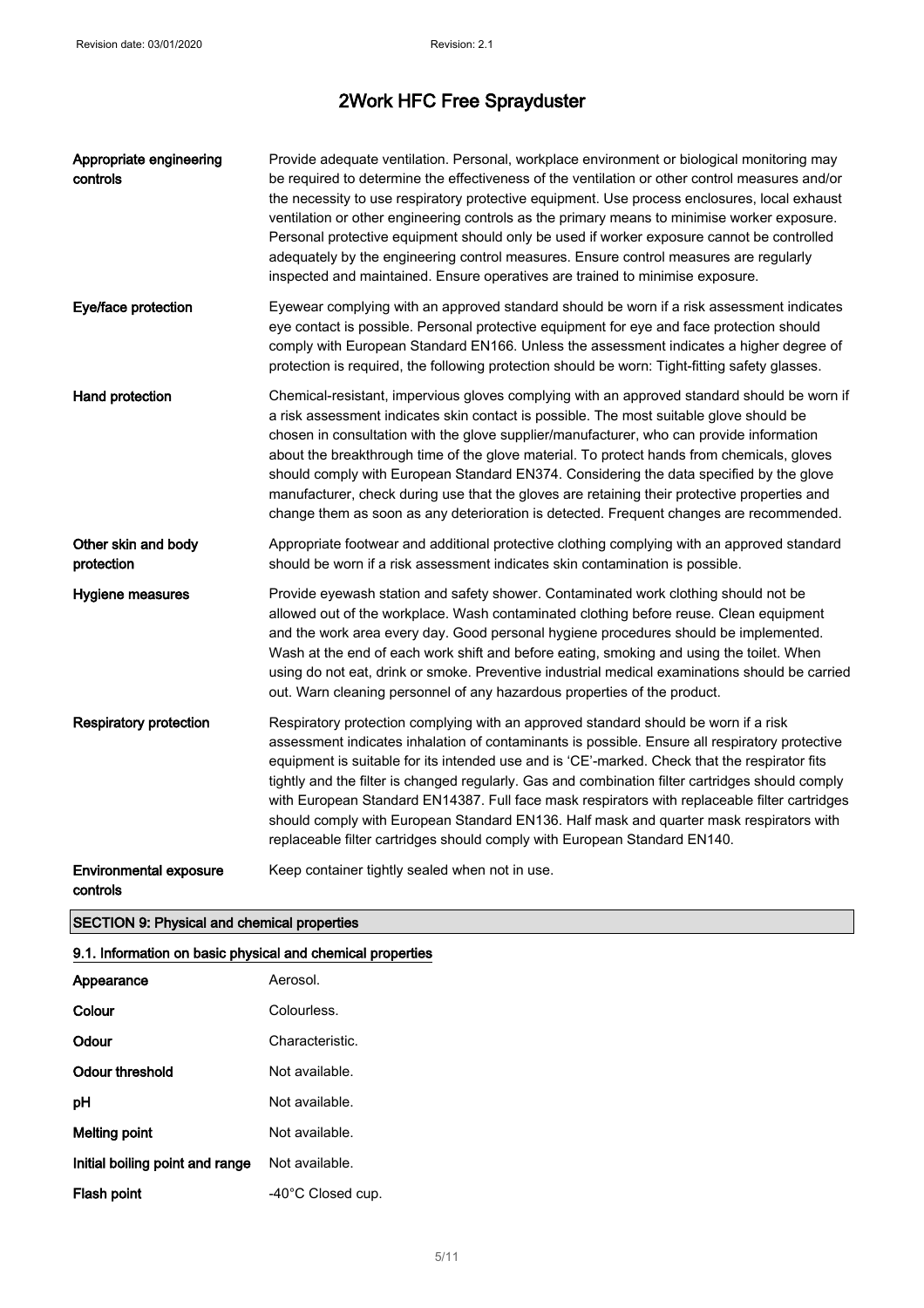| <b>Evaporation rate</b>                         | Not available.                                                                                                                                                          |
|-------------------------------------------------|-------------------------------------------------------------------------------------------------------------------------------------------------------------------------|
| <b>Evaporation factor</b>                       | Not available.                                                                                                                                                          |
| Flammability (solid, gas)                       | Not available.                                                                                                                                                          |
| Upper/lower flammability or<br>explosive limits | Lower flammable/explosive limit: 1.8                                                                                                                                    |
| Other flammability                              | Not available.                                                                                                                                                          |
| Vapour pressure                                 | Not available.                                                                                                                                                          |
| Vapour density                                  | Not available.                                                                                                                                                          |
| <b>Relative density</b>                         | Not available.                                                                                                                                                          |
| <b>Bulk density</b>                             | Not available.                                                                                                                                                          |
| Solubility(ies)                                 | Not available.                                                                                                                                                          |
| <b>Partition coefficient</b>                    | Not available.                                                                                                                                                          |
| Auto-ignition temperature                       | Not available.                                                                                                                                                          |
| <b>Decomposition Temperature</b>                | Not available.                                                                                                                                                          |
| <b>Viscosity</b>                                | Not applicable.                                                                                                                                                         |
| <b>Explosive properties</b>                     | Not available.                                                                                                                                                          |
| <b>Oxidising properties</b>                     | Not available.                                                                                                                                                          |
| 9.2. Other information                          |                                                                                                                                                                         |
| <b>SECTION 10: Stability and reactivity</b>     |                                                                                                                                                                         |
|                                                 |                                                                                                                                                                         |
| 10.1. Reactivity                                |                                                                                                                                                                         |
| Reactivity                                      | See the other subsections of this section for further details.                                                                                                          |
| 10.2. Chemical stability                        |                                                                                                                                                                         |
| <b>Stability</b>                                | Stable at normal ambient temperatures and when used as recommended. Stable under the<br>prescribed storage conditions.                                                  |
| 10.3. Possibility of hazardous reactions        |                                                                                                                                                                         |
| Possibility of hazardous<br>reactions           | The following materials may react strongly with the product: Oxidising agents.                                                                                          |
| 10.4. Conditions to avoid                       |                                                                                                                                                                         |
| <b>Conditions to avoid</b>                      | Avoid exposing aerosol containers to high temperatures or direct sunlight. Pressurised<br>container: may burst if heated                                                |
| 10.5. Incompatible materials                    |                                                                                                                                                                         |
| Materials to avoid                              | No specific material or group of materials is likely to react with the product to produce a<br>hazardous situation.                                                     |
| 10.6. Hazardous decomposition products          |                                                                                                                                                                         |
| Hazardous decomposition<br>products             | Does not decompose when used and stored as recommended. Thermal decomposition or<br>combustion products may include the following substances: Harmful gases or vapours. |
|                                                 |                                                                                                                                                                         |
| <b>SECTION 11: Toxicological information</b>    |                                                                                                                                                                         |

## 11.1. Information on toxicological effects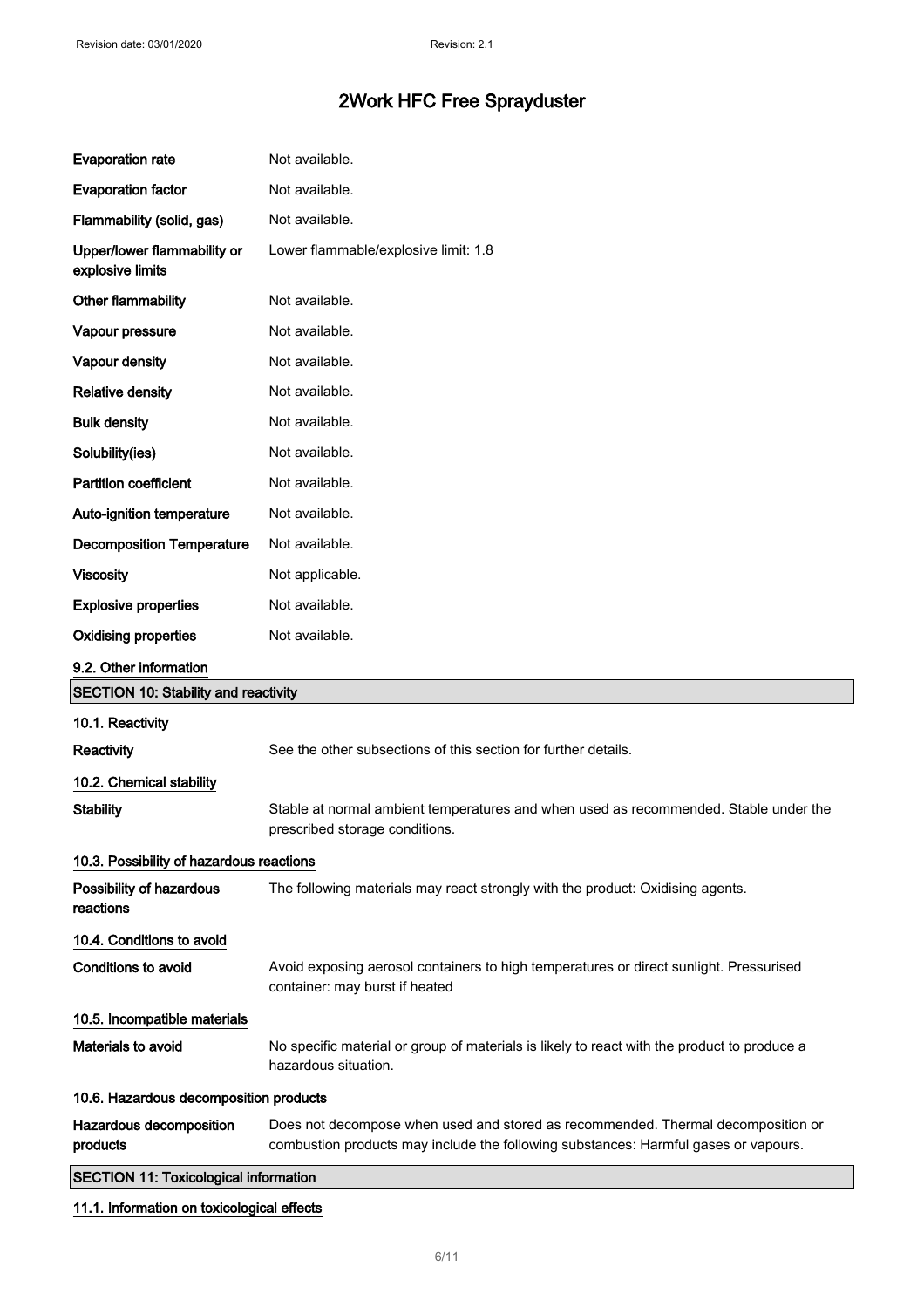| Acute toxicity - oral<br>Notes (oral LD <sub>50</sub> )             | Based on available data the classification criteria are not met.                                               |
|---------------------------------------------------------------------|----------------------------------------------------------------------------------------------------------------|
| Acute toxicity - dermal<br>Notes (dermal LD <sub>50</sub> )         | Based on available data the classification criteria are not met.                                               |
| Acute toxicity - inhalation<br>Notes (inhalation LC <sub>50</sub> ) | Based on available data the classification criteria are not met.                                               |
| Skin corrosion/irritation<br>Animal data                            | Based on available data the classification criteria are not met.                                               |
| Serious eye damage/irritation<br>Serious eye damage/irritation      | Based on available data the classification criteria are not met.                                               |
| <b>Respiratory sensitisation</b><br>Respiratory sensitisation       | Based on available data the classification criteria are not met.                                               |
| Skin sensitisation<br>Skin sensitisation                            | Based on available data the classification criteria are not met.                                               |
| Germ cell mutagenicity<br>Genotoxicity - in vitro                   | Based on available data the classification criteria are not met.                                               |
| Carcinogenicity<br>Carcinogenicity                                  | Based on available data the classification criteria are not met.                                               |
| <b>IARC</b> carcinogenicity                                         | None of the ingredients are listed or exempt.                                                                  |
| Reproductive toxicity<br>Reproductive toxicity - fertility          | Based on available data the classification criteria are not met.                                               |
| Reproductive toxicity -<br>development                              | Based on available data the classification criteria are not met.                                               |
| Specific target organ toxicity - single exposure                    |                                                                                                                |
| STOT - single exposure                                              | Not classified as a specific target organ toxicant after a single exposure.                                    |
| Specific target organ toxicity - repeated exposure                  |                                                                                                                |
| STOT - repeated exposure                                            | Not classified as a specific target organ toxicant after repeated exposure.                                    |
| <b>Aspiration hazard</b><br>Aspiration hazard                       | Based on available data the classification criteria are not met.                                               |
| <b>General information</b>                                          | The severity of the symptoms described will vary dependent on the concentration and the<br>length of exposure. |
| Inhalation                                                          | Spray/mists may cause respiratory tract irritation.                                                            |
| Ingestion                                                           | Due to the physical nature of this product, it is unlikely that ingestion will occur.                          |
| Skin contact                                                        | Repeated exposure may cause skin dryness or cracking.                                                          |
| Eye contact                                                         | May be slightly irritating to eyes. May cause discomfort.                                                      |
| Route of exposure                                                   | Ingestion Inhalation Skin and/or eye contact                                                                   |
| <b>Target organs</b>                                                | No specific target organs known.                                                                               |
| <b>SECTION 12: Ecological information</b>                           |                                                                                                                |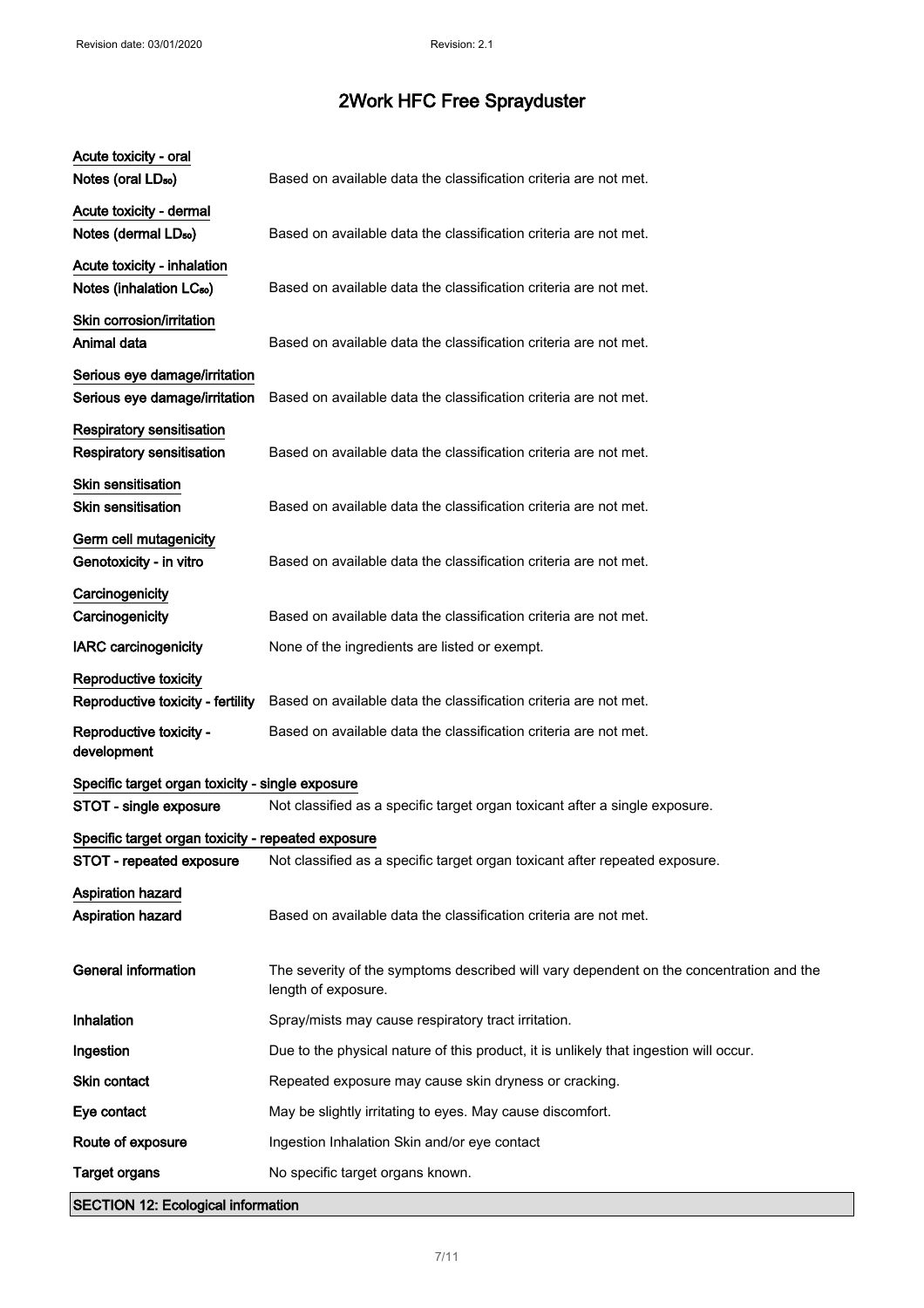| Ecotoxicity                                | Not regarded as dangerous for the environment. However, large or frequent spills may have<br>hazardous effects on the environment.                                                                                                                                                                                                                                                                                                                                                                                                                                                                                                                                                                                                                      |  |
|--------------------------------------------|---------------------------------------------------------------------------------------------------------------------------------------------------------------------------------------------------------------------------------------------------------------------------------------------------------------------------------------------------------------------------------------------------------------------------------------------------------------------------------------------------------------------------------------------------------------------------------------------------------------------------------------------------------------------------------------------------------------------------------------------------------|--|
| 12.1. Toxicity                             |                                                                                                                                                                                                                                                                                                                                                                                                                                                                                                                                                                                                                                                                                                                                                         |  |
| <b>Toxicity</b>                            | Based on available data the classification criteria are not met.                                                                                                                                                                                                                                                                                                                                                                                                                                                                                                                                                                                                                                                                                        |  |
| 12.2. Persistence and degradability        |                                                                                                                                                                                                                                                                                                                                                                                                                                                                                                                                                                                                                                                                                                                                                         |  |
|                                            | Persistence and degradability The degradability of the product is not known.                                                                                                                                                                                                                                                                                                                                                                                                                                                                                                                                                                                                                                                                            |  |
| 12.3. Bioaccumulative potential            |                                                                                                                                                                                                                                                                                                                                                                                                                                                                                                                                                                                                                                                                                                                                                         |  |
| <b>Bioaccumulative potential</b>           | No data available on bioaccumulation.                                                                                                                                                                                                                                                                                                                                                                                                                                                                                                                                                                                                                                                                                                                   |  |
| <b>Partition coefficient</b>               | Not available.                                                                                                                                                                                                                                                                                                                                                                                                                                                                                                                                                                                                                                                                                                                                          |  |
| 12.4. Mobility in soil                     |                                                                                                                                                                                                                                                                                                                                                                                                                                                                                                                                                                                                                                                                                                                                                         |  |
| <b>Mobility</b>                            | The product contains volatile organic compounds (VOCs) which will evaporate easily from all<br>surfaces.                                                                                                                                                                                                                                                                                                                                                                                                                                                                                                                                                                                                                                                |  |
| 12.5. Results of PBT and vPvB assessment   |                                                                                                                                                                                                                                                                                                                                                                                                                                                                                                                                                                                                                                                                                                                                                         |  |
| 12.6. Other adverse effects                |                                                                                                                                                                                                                                                                                                                                                                                                                                                                                                                                                                                                                                                                                                                                                         |  |
| Other adverse effects                      | None known.                                                                                                                                                                                                                                                                                                                                                                                                                                                                                                                                                                                                                                                                                                                                             |  |
| <b>SECTION 13: Disposal considerations</b> |                                                                                                                                                                                                                                                                                                                                                                                                                                                                                                                                                                                                                                                                                                                                                         |  |
| 13.1. Waste treatment methods              |                                                                                                                                                                                                                                                                                                                                                                                                                                                                                                                                                                                                                                                                                                                                                         |  |
| <b>General information</b>                 | The generation of waste should be minimised or avoided wherever possible. Reuse or recycle<br>products wherever possible. This material and its container must be disposed of in a safe<br>way. Disposal of this product, process solutions, residues and by-products should at all times<br>comply with the requirements of environmental protection and waste disposal legislation and<br>any local authority requirements. When handling waste, the safety precautions applying to<br>handling of the product should be considered. Care should be taken when handling emptied<br>containers that have not been thoroughly cleaned or rinsed out. Empty containers or liners<br>may retain some product residues and hence be potentially hazardous. |  |
| <b>Disposal methods</b>                    | Do not empty into drains. Empty containers must not be punctured or incinerated because of<br>the risk of an explosion. Dispose of surplus products and those that cannot be recycled via a<br>licensed waste disposal contractor. Waste, residues, empty containers, discarded work<br>clothes and contaminated cleaning materials should be collected in designated containers,<br>labelled with their contents.                                                                                                                                                                                                                                                                                                                                      |  |
| <b>SECTION 14: Transport information</b>   |                                                                                                                                                                                                                                                                                                                                                                                                                                                                                                                                                                                                                                                                                                                                                         |  |
| General                                    | For limited quantity packaging/limited load information, consult the relevant modal<br>documentation using the data shown in this section.                                                                                                                                                                                                                                                                                                                                                                                                                                                                                                                                                                                                              |  |
| 14.1. UN number                            |                                                                                                                                                                                                                                                                                                                                                                                                                                                                                                                                                                                                                                                                                                                                                         |  |
| UN No. (ADR/RID)                           | 1950                                                                                                                                                                                                                                                                                                                                                                                                                                                                                                                                                                                                                                                                                                                                                    |  |
| UN No. (IMDG)                              | 1950                                                                                                                                                                                                                                                                                                                                                                                                                                                                                                                                                                                                                                                                                                                                                    |  |
| UN No. (ICAO)                              | 1950                                                                                                                                                                                                                                                                                                                                                                                                                                                                                                                                                                                                                                                                                                                                                    |  |
| UN No. (ADN)                               | 1950                                                                                                                                                                                                                                                                                                                                                                                                                                                                                                                                                                                                                                                                                                                                                    |  |
| 14.2. UN proper shipping name              |                                                                                                                                                                                                                                                                                                                                                                                                                                                                                                                                                                                                                                                                                                                                                         |  |
| Proper shipping name                       | <b>AEROSOLS</b>                                                                                                                                                                                                                                                                                                                                                                                                                                                                                                                                                                                                                                                                                                                                         |  |

(ADR/RID)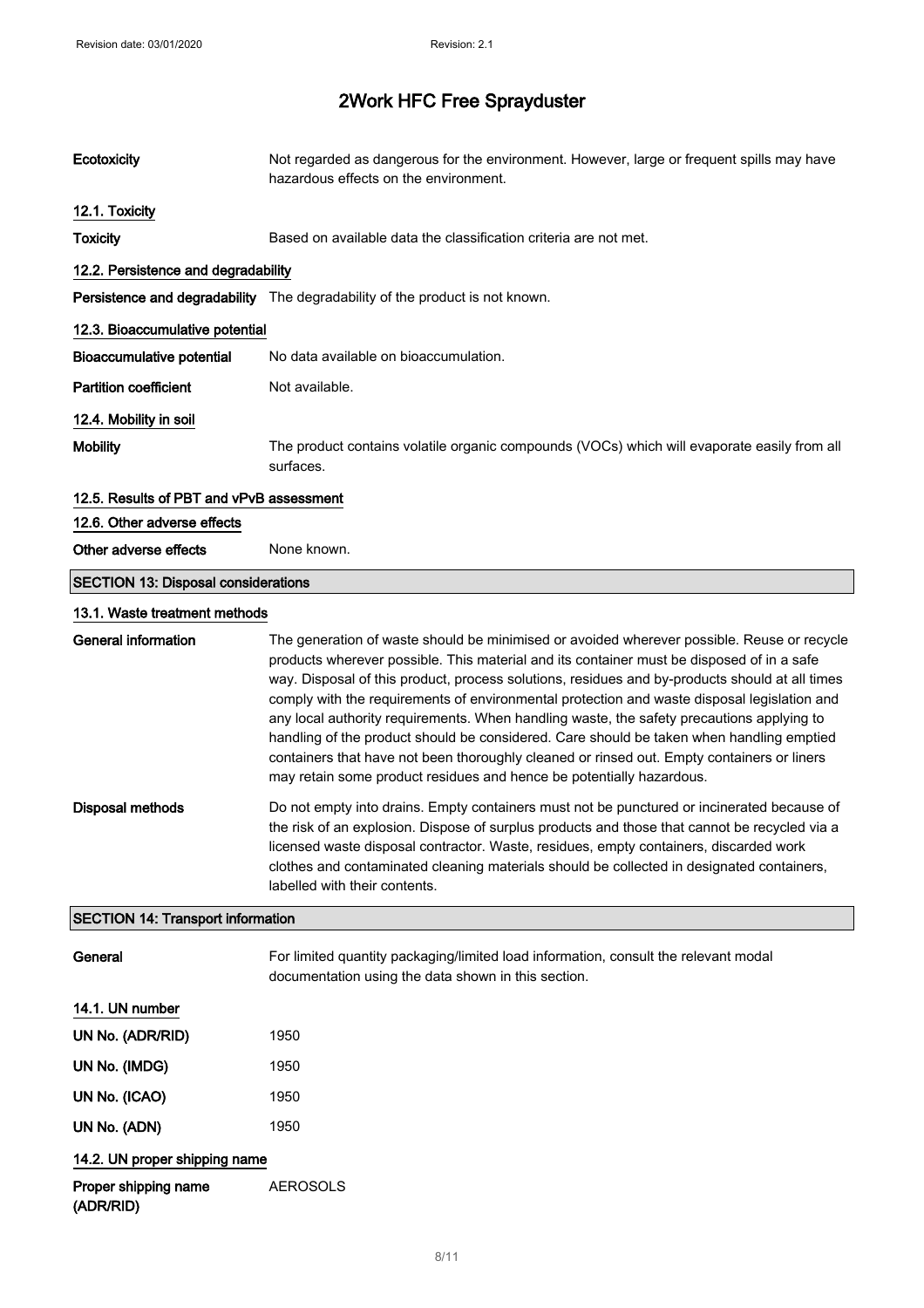|  |  | Proper shipping name (IMDG) AEROSOLS |
|--|--|--------------------------------------|
|  |  |                                      |

Proper shipping name (ICAO) AEROSOLS

Proper shipping name (ADN) AEROSOLS

## 14.3. Transport hazard class(es)

| <b>ADR/RID class</b>        | 21  |
|-----------------------------|-----|
| ADR/RID classification code | 5F  |
| <b>ADR/RID label</b>        | 2.1 |
| <b>IMDG class</b>           | 2.1 |
| ICAO class/division         | 2.1 |
| <b>ADN class</b>            | 21  |

#### Transport labels



| 14.4. Packing group |  |  |
|---------------------|--|--|
| None                |  |  |
| None                |  |  |
| None                |  |  |
| None                |  |  |
|                     |  |  |

## 14.5. Environmental hazards

Environmentally hazardous substance/marine pollutant No.

## 14.6. Special precautions for user

Always transport in closed containers that are upright and secure. Ensure that persons transporting the product know what to do in the event of an accident or spillage.

| EmS                            | $F-D. S-U$ |
|--------------------------------|------------|
| ADR transport category         | 2          |
| <b>Tunnel restriction code</b> | (D)        |

## 14.7. Transport in bulk according to Annex II of MARPOL and the IBC Code

Transport in bulk according to Not applicable. Annex II of MARPOL 73/78 and the IBC Code

## SECTION 15: Regulatory information

## 15.1. Safety, health and environmental regulations/legislation specific for the substance or mixture

| <b>National regulations</b> | Health and Safety at Work etc. Act 1974 (as amended).                       |
|-----------------------------|-----------------------------------------------------------------------------|
|                             | The Carriage of Dangerous Goods and Use of Transportable Pressure Equipment |
|                             | Regulations 2009 (SI 2009 No. 1348) (as amended) ["CDG 2009"].              |
|                             | EH40/2005 Workplace exposure limits.                                        |
|                             | The Aerosol Dispensers Regulations 2009 (SI 2009 No. 2824).                 |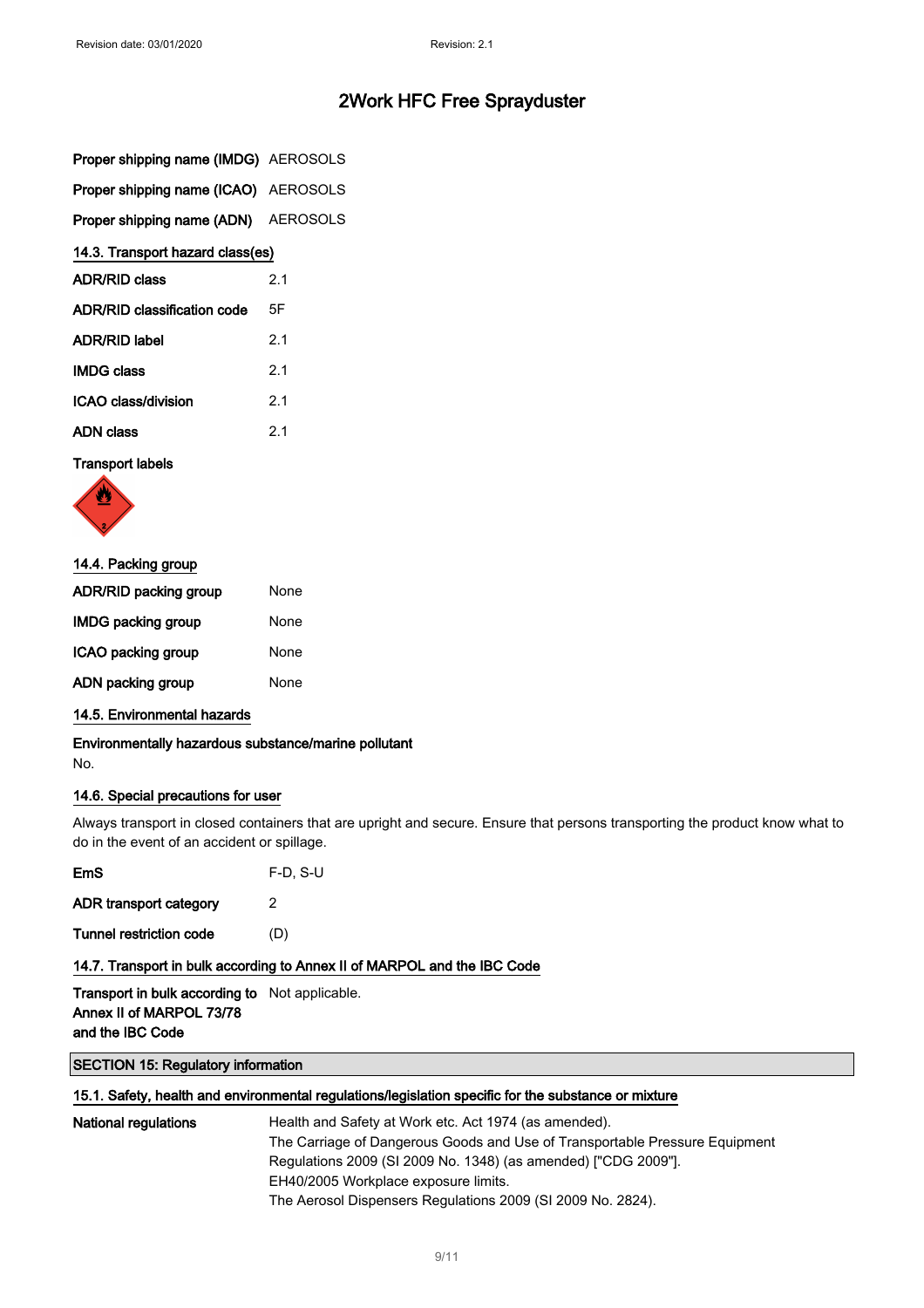EU legislation Regulation (EC) No 1907/2006 of the European Parliament and of the Council of 18 December 2006 concerning the Registration, Evaluation, Authorisation and Restriction of Chemicals (REACH) (as amended). Commission Regulation (EU) No 2015/830 of 28 May 2015. Regulation (EC) No 1272/2008 of the European Parliament and of the Council of 16 December 2008 on classification, labelling and packaging of substances and mixtures (as amended). Council Directive of 20 May 1975 on the approximation of the laws of the Member States relating to aerosol dispensers (75/324/EEC) (as amended).

## 15.2. Chemical safety assessment

No chemical safety assessment has been carried out.

#### Inventories

#### EU - EINECS/ELINCS

None of the ingredients are listed or exempt.

| <b>SECTION 16: Other information</b>                                          |                                                                                                                                                                                                                                                                                                                                                                                                                                                                                                                                                                                                                                                                                                                                                                                                                                                                                                           |  |
|-------------------------------------------------------------------------------|-----------------------------------------------------------------------------------------------------------------------------------------------------------------------------------------------------------------------------------------------------------------------------------------------------------------------------------------------------------------------------------------------------------------------------------------------------------------------------------------------------------------------------------------------------------------------------------------------------------------------------------------------------------------------------------------------------------------------------------------------------------------------------------------------------------------------------------------------------------------------------------------------------------|--|
| Abbreviations and acronyms<br>used in the safety data sheet                   | ADR: European Agreement concerning the International Carriage of Dangerous Goods by<br>Road.<br>ADN: European Agreement concerning the International Carriage of Dangerous Goods by<br>Inland Waterways.<br>RID: European Agreement concerning the International Carriage of Dangerous Goods by<br>Rail.<br>IATA: International Air Transport Association.<br>ICAO: Technical Instructions for the Safe Transport of Dangerous Goods by Air.<br>IMDG: International Maritime Dangerous Goods.<br>CAS: Chemical Abstracts Service.<br>ATE: Acute Toxicity Estimate.<br>LC <sub>50</sub> : Lethal Concentration to 50 % of a test population.<br>LD <sub>50</sub> : Lethal Dose to 50% of a test population (Median Lethal Dose).<br>EC <sub>50</sub> : 50% of maximal Effective Concentration.<br>PBT: Persistent, Bioaccumulative and Toxic substance.<br>vPvB: Very Persistent and Very Bioaccumulative. |  |
| <b>Classification abbreviations</b><br>and acronyms                           | Aerosol = Aerosol                                                                                                                                                                                                                                                                                                                                                                                                                                                                                                                                                                                                                                                                                                                                                                                                                                                                                         |  |
| <b>Classification procedures</b><br>according to Regulation (EC)<br>1272/2008 | Aerosol 1 - H222, H229: : Expert judgement.                                                                                                                                                                                                                                                                                                                                                                                                                                                                                                                                                                                                                                                                                                                                                                                                                                                               |  |
| <b>Training advice</b>                                                        | Read and follow manufacturer's recommendations. Only trained personnel should use this<br>material.                                                                                                                                                                                                                                                                                                                                                                                                                                                                                                                                                                                                                                                                                                                                                                                                       |  |
| <b>Issued by</b>                                                              | <b>Emily Kirk</b>                                                                                                                                                                                                                                                                                                                                                                                                                                                                                                                                                                                                                                                                                                                                                                                                                                                                                         |  |
| <b>Revision date</b>                                                          | 03/01/2020                                                                                                                                                                                                                                                                                                                                                                                                                                                                                                                                                                                                                                                                                                                                                                                                                                                                                                |  |
| Revision                                                                      | 2.1                                                                                                                                                                                                                                                                                                                                                                                                                                                                                                                                                                                                                                                                                                                                                                                                                                                                                                       |  |
| <b>SDS number</b>                                                             | 2864                                                                                                                                                                                                                                                                                                                                                                                                                                                                                                                                                                                                                                                                                                                                                                                                                                                                                                      |  |
| Hazard statements in full                                                     | H220 Extremely flammable gas.<br>H222 Extremely flammable aerosol.<br>H229 Pressurised container: may burst if heated.                                                                                                                                                                                                                                                                                                                                                                                                                                                                                                                                                                                                                                                                                                                                                                                    |  |